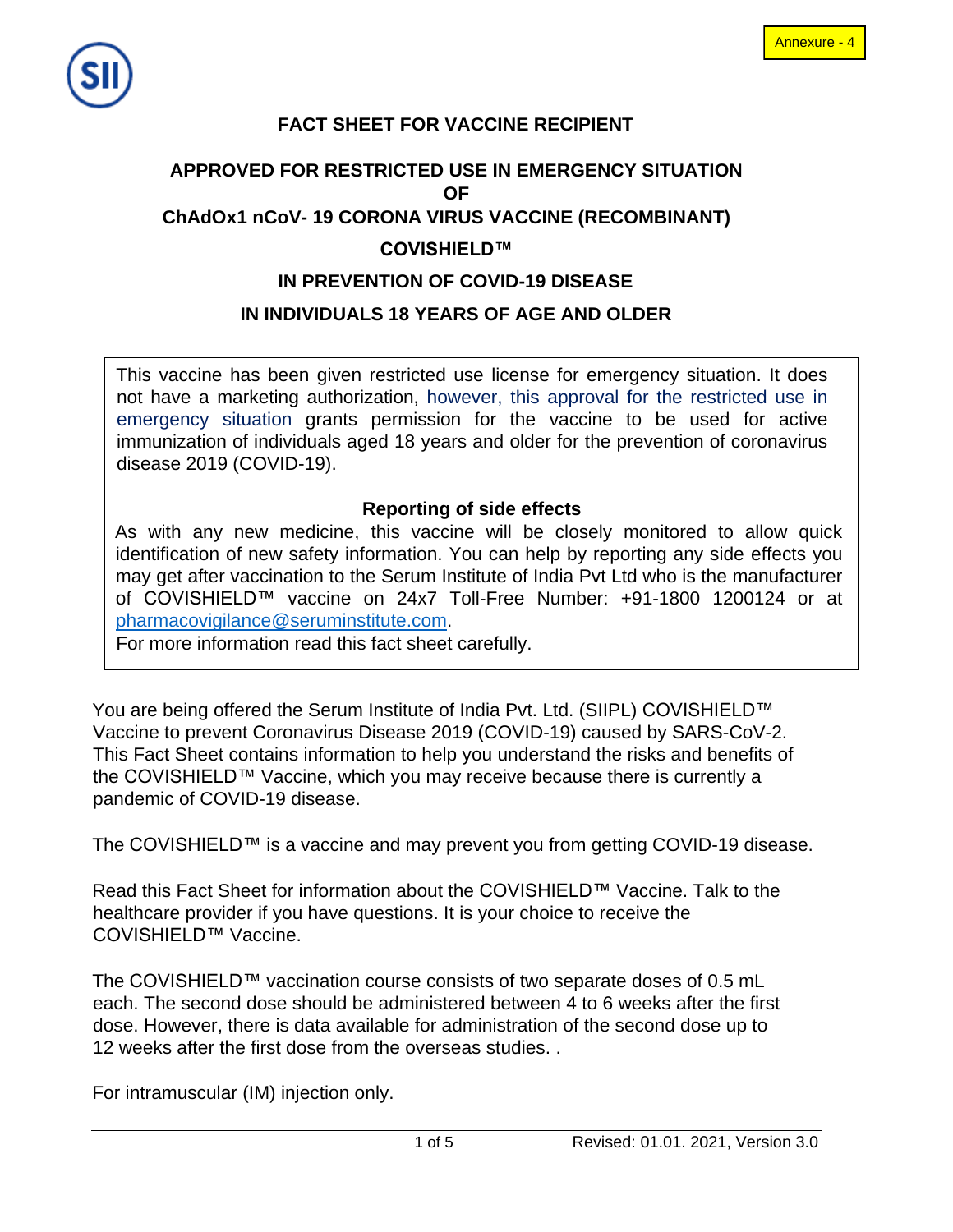

The COVISHIELD™ may not protect everyone.

#### **WHAT YOU NEED TO KNOW BEFORE YOU GET THIS VACCINE**

#### **WHAT IS COVID-19?**

COVID-19 disease is caused by a coronavirus called SARS-CoV-2. This type of coronavirus has not been seen before. You can get COVID-19 through contact with another person who has the virus. It is predominantly a respiratory illness that can affect other organs. People with COVID-19 have had a wide range of symptoms reported, ranging from mild symptoms to severe illness. Symptoms may appear 2 to 14 days after exposure to the virus. Symptoms may include: fever or chills; cough; shortness of breath; fatigue; muscle or body aches; headache; new loss of taste or smell; sore throat; congestion or runny nose; nausea or vomiting; diarrhea.

### **WHAT IS THE SIIPL COVISHIELD™ VACCINE?**

The COVISHIELD™ is approved for restricted use in emergency situation vaccine that may prevent COVID-19 disease in individuals 18 years of age and older.

#### **WHAT SHOULD YOU MENTION TO YOUR HEALTHCARE PROVIDER BEFORE YOU GET COVISHIELD™ VACCINE?**

#### **Tell the healthcare provider about all of your medical conditions, including:**

- If you have ever had a severe allergic reaction (anaphylaxis) after any drug, food, any vaccine or any ingredients of COVISHIELD™ vaccine
- If you have fever
- If you have a bleeding disorder or are on a blood thinner
- If you are immunocompromised or are on a medicine that affects your immune system
- If you are pregnant or plan to become pregnant
- If you are breastfeeding
- If you have received another COVID-19 vaccine

You should consult your healthcare provider before deciding to take the vaccine.

## **WHO SHOULD GET THE COVISHIELD™ VACCINE?**

COVISHIELD™ Vaccine has been approved for restricted use in emergency situation in individuals 18 years of age and older.

## **WHO SHOULD NOT GET THE COVISHIELD™ VACCINE?**

You should not get the COVISHIELD™ Vaccine if you:

- had a severe allergic reaction after a previous dose of this vaccine
- had a severe allergic reaction to any ingredient of this vaccine.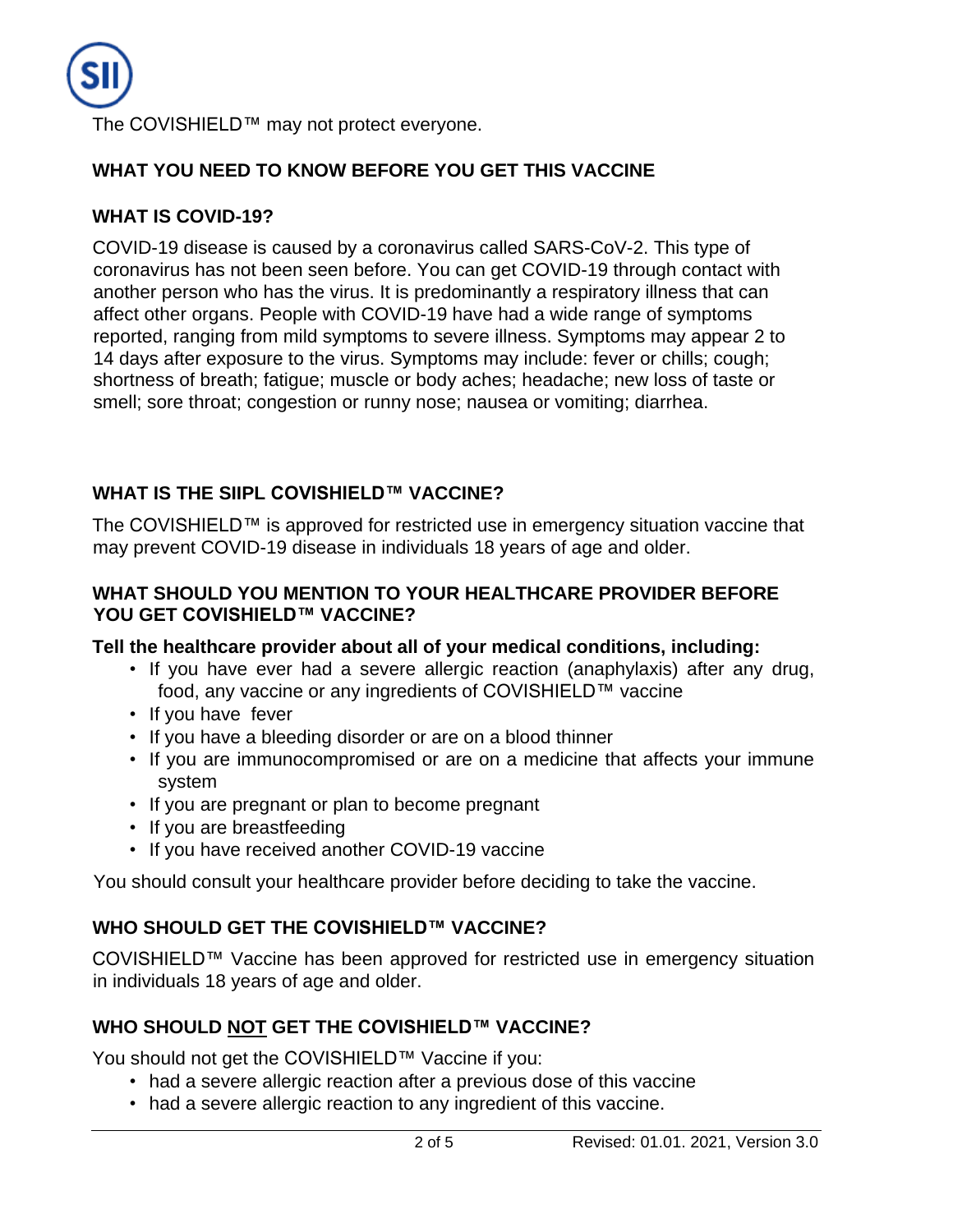

# **WHAT ARE THE INGREDIENTS IN THE COVISHIELD™ VACCINE?**

The COVISHIELD™ Vaccine includes the following ingredients:

L-Histidine L-Histidine hydrochloride monohydrate Magnesium chloride hexahydrate Polysorbate 80 Ethanol Sucrose Sodium chloride Disodium edetate dihydrate (EDTA) Water for injection

## **HOW IS THE COVISHIELD™ GIVEN?**

The COVISHIELD™ Vaccine will be given to you as an intramuscular (IM) injection only, preferably in the deltoid muscle.

The COVISHIELD™ vaccination course consists of two separate doses of 0.5 mL each.

If you receive one dose of the COVISHIELD™ vaccine, then the second dose should be administered between 4 to 6 weeks after the first dose. However, there is data available for administration of the second dose up to 12 weeks after the first dose from the overseas studies.

#### **If you miss your second dose**

If you forget to go back at the scheduled time, ask your healthcare provider for advice. It is important that you return for your second dose of COVISHIELD™ vaccine.

## **HAS THE COVISHIELD™ VACCINE BEEN USED BEFORE?**

The **COVISHIELD™** is used in clinical trials, a number of participants received one or two doses in overseas and Indian trials**.** 

## **WHAT ARE THE BENEFITS OF THE COVISHIELD™ VACCINE?**

In ongoing clinical trials, the **COVISHIELD™** Vaccine has been shown to prevent COVID-19 disease following 2 doses given between 4 and 12 weeks apart. The duration of protection against COVID-19 disease is currently unknown. You may get protective immune response 4 weeks after the second dose of **COVISHIELD™** vaccine.

# **WHAT ARE THE RISKS OF THE COVISHIELD™ VACCINE?**

Side effects that have been reported with the COVISHIELD™ Vaccine include: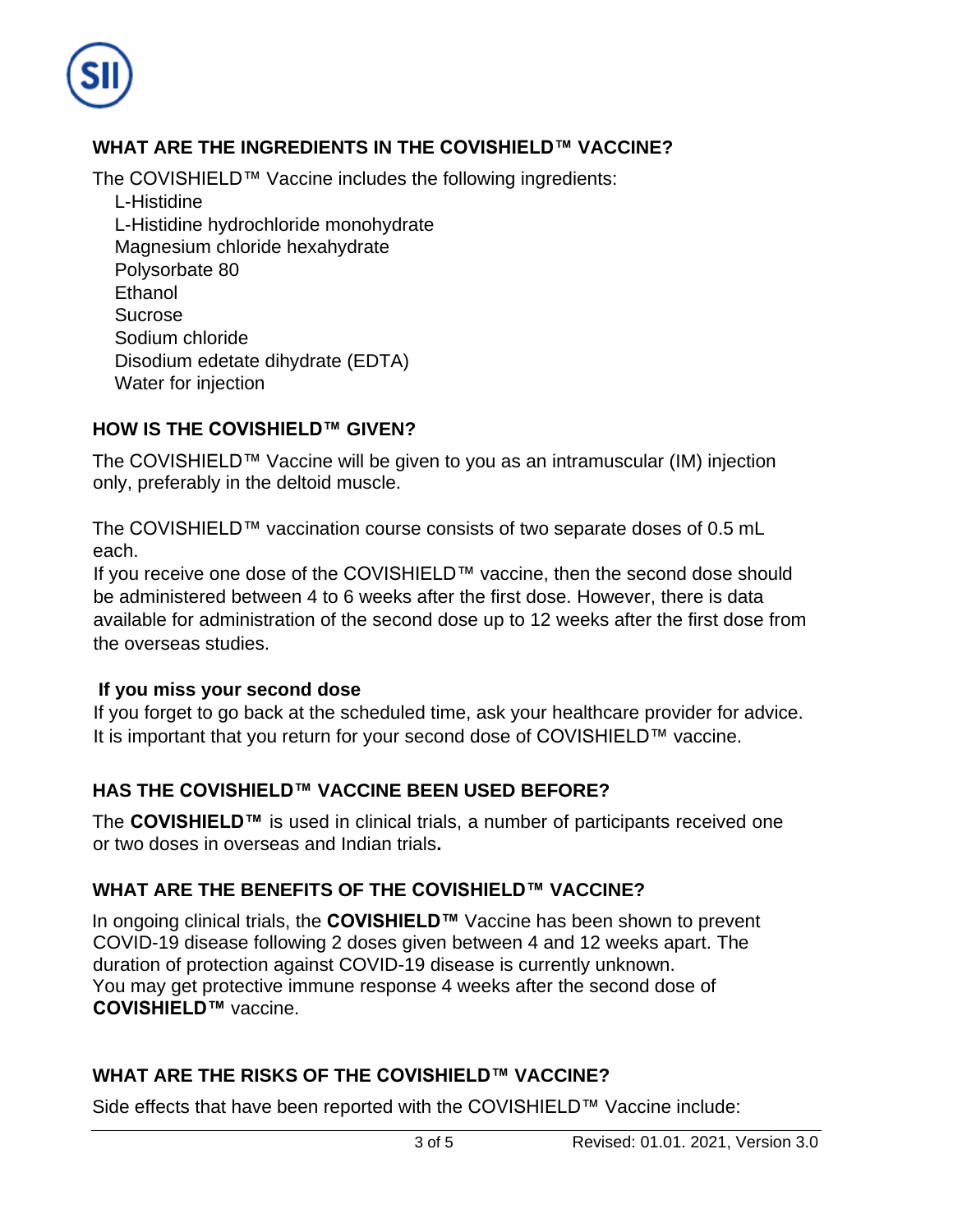|--|

# Very Common (may affect more than 1 in 10 people)

- tenderness, pain, warmth, redness, itching, swelling or bruising where the injection is given
- generally feeling unwell
- feeling tired (fatique)
- chills or feeling feverish
- headache
- feeling sick (nausea)
- joint pain or muscle ache

# Common (may affect up to 1 in 10 people)

- a lump at the injection site
- fever
- being sick (vomiting)
- flu-like symptoms, such as high temperature, sore throat, runny nose, cough and chills

# Uncommon (may affect up to 1 in 100 people)

- feeling dizzy
- decreased appetite
- abdominal pain
- enlarged lymph nodes
- excessive sweating, itchy skin or rash

These may not be all the possible side effects of the COVISHIELD™ Vaccine. Serious and unexpected side effects may occur. **COVISHIELD™ Vaccine is still being studied in clinical trials.** 

# **WHAT SHOULD I DO ABOUT SIDE EFFECTS?**

If you experience a severe allergic reaction, call or go to the nearest hospital.

Call the healthcare provider if you have any side effects that bother you or do not go away.

In addition, you can report side effects after vaccination to Serum Institute of India Pvt Ltd who is the manufacturer of COVISHIELD™ vaccine as below.

- 24x7 Call Center Toll-Free Number (For Medical and Adverse Event Related Queries Only): +91-1800 1200124
- pharmacovigilance@seruminstitute.com

# **WHAT IF I DECIDE NOT TO GET THE COVISHIELD™ VACCINE?**